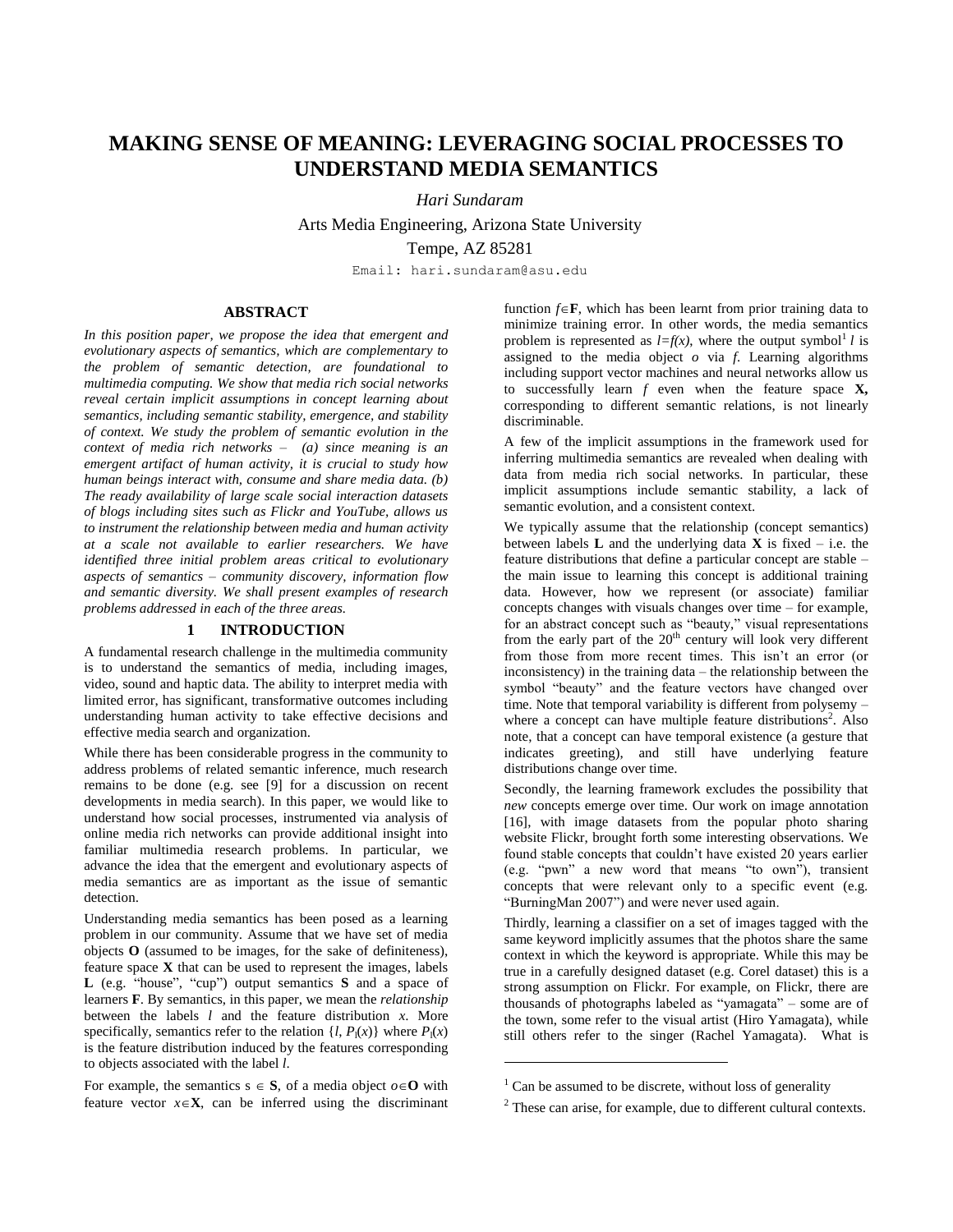missing is the *context* in which tag makes sense for the author / annotator of the photo. This lack of context makes it difficult to use one classifier per concept trained on all photographs in the Flickr data pool, to classify a photograph whose context is not known.

The idea of emergent semantics is also present in other disciplines including distributed cognition and sociology. Hutchins [7] observed that no single human being has ever been to every point in a map. Maps emerged in the middle ages, through work of cartographers. They collated observations from many different ship logs, resulting in emergent knowledge – a map of the world. The key idea here is that useful knowledge can emerge by the appropriate transformation and subsequent integration of partial observations from many observers; further note that no single observer had knowledge of the complete map. Garfinkel [5] suggested that the fundamental question in sociology should not be a top-down study of social order (capitalism, socialism etc.), but instead how these social systems arise out of ordinary interactions between people – i.e. he suggested that the social systems were emergent artifacts of mutually observable human interaction. This observation is central to our work on community discovery.

These observations reveal that "semantics" to be a vibrant, evolutionary aspect of our human experience. However, in the media computing community, the principal focus has been on detecting meaningful entities, and not in how these entities evolve over time, or the emergence of new concepts. The above observations indicate that integration of data from multiple sources can result in new knowledge and that new concepts emerge and evolve over time.

In this paper, we present an overview of our initial work on emergent semantics in media rich social networks. Analysis of interaction between people, in media rich social networks is important to the addressing the issues relating to semantic evolution. Media rich social networks are valuable in two ways: (a) since meaning is an emergent artifact of human activity, it is crucial to study how human beings interact with, consume and share media data. (b) The ready availability of large scale social interactions via analysis of blogs including sites such as Flickr and YouTube, allows us to instrument the relationship between media and human activity at a scale not available to earlier researchers. We have identified three initial problem areas – community discovery, information flow and semantic diversity. We shall present examples of research problems addressed in each of the three areas.

#### **2 RESEARCH CHALLENGES**

The emergent and evolutionary aspects of semantics, is a fundamental issue for the media computing community. We have identified three research challenges:

- 1. *What are meaningful human networks?* Since in our observations human networks have been the locus for the construction of meaning, we believe that it is crucial to find real human networks that collaborate with respect to some activity. This has spurred our work on community discovery.
- 2. *How does information flow in these networks?* Given a human network, how do people communicate and share artifacts with each other? What factors affect how and when two people communicate? This lead to the study of the flow of information.

3. *Semantic Diversity:* Our interaction with the physical world results in a rich, multimodal experience. The semantics present in this interaction is context dependent, and whose number seems to be exponentially large. The large number of meanings present in human interaction with the world, first poses a challenge due to the problem scale  $-$  (a) which concept detectors should we build? (b) How many concept detectors are needed? (c) How to account for diversity of user context? (d) is it possible for us to find training examples train each classifier?

For our work on emergent semantics, given the necessity of analysis of human networks, and the availability of large scale datasets, it was natural to begin exploring the problem within the context of media rich social networks.

### **3 COMMUNITY DISCOVERY**

The goal is to extract human communities that collaborate around certain topics / activities. While there has been much prior work on community extraction in computer science, a key issue is limited problem formulation – a social network is seen as a graph (with people as nodes, and hyperlinks (or some other activity) as edges), and community extraction is typically viewed as a dense sub-graph extraction problem [6, 8, 14, 17]. While the formalism is neat, community formation is a social phenomena – an understanding of community discovery in computer science should incorporate the wealth of knowledge in sociology, *on how human networks form.* Specifically, this means that semantics of the connectivity (i.e. what does it mean to connect two people via an edge) between people needs to be carefully examined. This is important, since ground truth regarding the community is rarely available – we cannot "ask" the people if they "belong" to the community that we have discovered. Community discovery validation is a key research question in this problem area.

Our approach on community discovery in large scale blog networks has been primarily motivated by Garfinkel's work on the necessity of mutually observable actions, for the formation a strong connection between two people. A key idea in this work is that human communities emerge through observable actions by the community members. Members develop a common sense understanding through the reciprocal actions in a so called *action community*. To form a community, it is therefore critical that individual bloggers become aware of each other's presence through interaction (comments, hyperlinks, trackbacks etc.). We refer to this bi-directional property as "mutual awareness" of bloggers.

In our work [10-12], we initially focused on detecting communities that have a strong content related theme (i.e. query specific community discovery). We first construct a directed graph that is time-dependent, and weighted with respect to a specific query. Each node is a blogger, and the edges are the observable actions. We create a "symmetric social distance" (in Travers and Milgram's well-known small world experiment<sup>3</sup>, social distance was one-way) which is estimated using a random walk process, to capture mutual awareness expansion within a community. We then extract communities by recursively maximizing the distance between two sets of bloggers. We developed an interaction space based representation to quantify

l

<sup>&</sup>lt;sup>3</sup> This is the well known "six degrees of separation" experiment.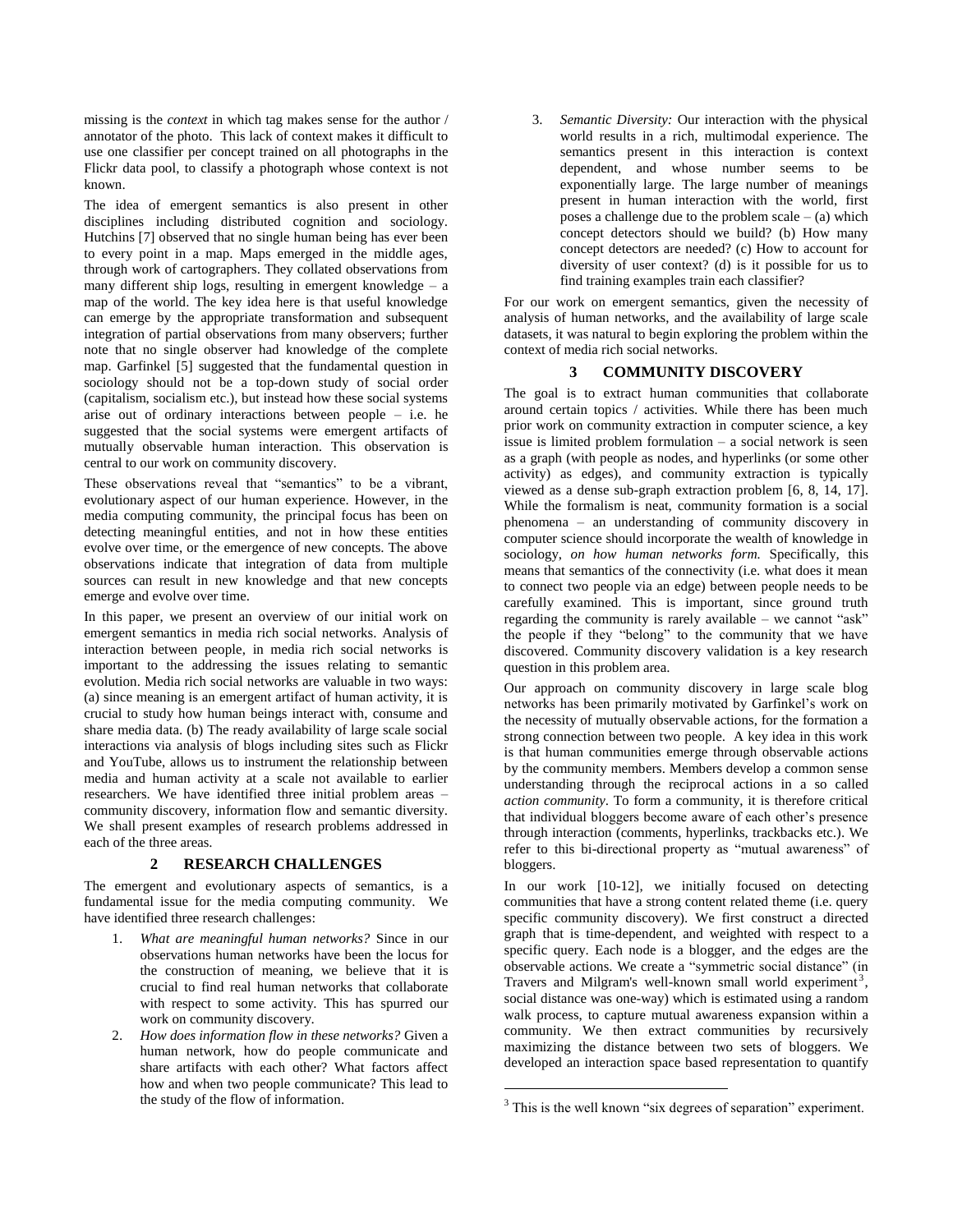community dynamics, where each dimension represents a pairwise interaction between two people, and each community is a vector in the interaction space. Two communities are close if they are close in the interaction space.



<span id="page-2-0"></span>**Figure 1: Community evolution graph for the query "Katrina" [11].**

In [Figure 1,](#page-2-0) each node represents a detected community where the communities detected during the same week are aligned horizontally and the communities at different time snapshots are connected by arrows through our evolution analysis. The grayscale of an arrow is proportional to the interaction similarity between the two communities. The node size reflects the number of community members and the reddish shade of node is proportional to the query relevancy for the keyword "katrina". More saturated node represents more relevant community. We observed emergence of two types of communities in our dataset, one with a focus on politics (shown on the left) and the other with a focus on technology (shown on the right).

More recently, we have extended this work, using language grammar as a metaphor [13] – we are now looking to extract *grammatical properties of interaction* within communities. Specifically, we are extracting the triples of *people*, *actions* and *media artifacts* with the natural analogy to subject, verb and object. Work on the grammar of social interaction, can lead to generalizable descriptors of communities, as well as develop into a rich vein of computational problems in social networks, akin to problems in computational linguistics.

Community discovery can have a huge impact on information search, particularly when dealing with costly semantic queries. For questions such as ("what is a good school district?," "should I buy a car?," "where should I take my spouse on our  $10^{th}$ wedding anniversary?") we rely on our real-world social networks, not Google. However, it is not always possible for our trusted network to be able to answer all of our questions. We believe that query-specific community discovery will play an important role in address these costly queries – query-specific communities will allow us to view and track a set of complementary opinions on a topic of great interest to us, thus allowing us to take meaningful action at an appropriate time.

#### **4 INFORMATION FLOW**

How do we characterize the dynamics of information flow within human networks [2, 4]? Understanding how information flows, and the different information roles that individuals play within these networks are important in problems relating to ranking of information sources, assessing information quality, as well as in network communication resource allocation strategies. Companies are also interested in how they are perceived and discussed, with respect to specific events.

We have developed a multi-scale (individuals, groups, communities) characterization of communication flow within online social networks [1]. The key questions that we have attempted to answer in this work are: (a) given a certain message, what is the probability that an individual will respond? What would be the delay? (b) What is the role of the network topology, social context (information role, strength of weak ties) and topic relevance in how an individual reacts to communication? (c) What are the key groups that emerge around specific topics, and how do they affect the community?

One of the most important aspects of this research has been our ability to *validate knowledge about the network.* As mentioned earlier, it is possible to generate any number of numerical metrics (conductance, cohesiveness etc.), to extract facts about online networks. Which of these facts are actually useful is not very clear, since we rarely have ground truth data about social networks.

In our work on the analysis of technology blogs (Engadget), we have cross-validated our analysis with the stock market activity of several popular companies [3]. We can show that communication dynamics in these blogs is *a strong predictor of future events in the stock market*. The work on validation social knowledge will have a significant impact on the community  $-$  it opens up possibilities to extract facts that are useful (in the sense that they enable further human action). For example, maps are important because they represent transformations of data into knowledge that enables future human action.

#### **5 SEMANTIC DIVERSITY**

We began this research in an effort to annotate media objects, such as photos [15, 16]. A solution to the annotation problem will have important consequences in media search. An examination of photo and tag data from online photo social networks (Flickr), revealed several interesting observations – (a) We found that the tag frequency followed a classic power-law distribution, implying that most tags do not have enough example images to build classifiers. (b) New concepts emerge ("pwn") (c) Some concepts highly specific to a small group of people – i.e. the semantics of the tags are not universally shared or known.

There are two fundamental issues here – extraordinarily large number of concepts, and concept diversity. Simply, there are not enough examples available to build a classifier for every concept (due to the power-law characteristic), and it would be computationally prohibitive to test each image against every classifier. Secondly, since semantics are not universally shared, one cannot simply pool all images with the same tag to build a classifier.

Our *central innovation* was to do away with classifiers altogether  $-$  i.e. stop thinking of annotation as a classification problem [18]. Instead we combined three forms of knowledge – global (feature based distances), personal (tag co-occurrence probability, per individual) and social trust (finding people whose experiences are correlated), within an iterative framework. The framework is based on work found in web search algorithms and handles the scale of the social network data efficiently. The issue of concept diversity is addressed by the use of social trust and personal knowledge  $-$  i.e. we should